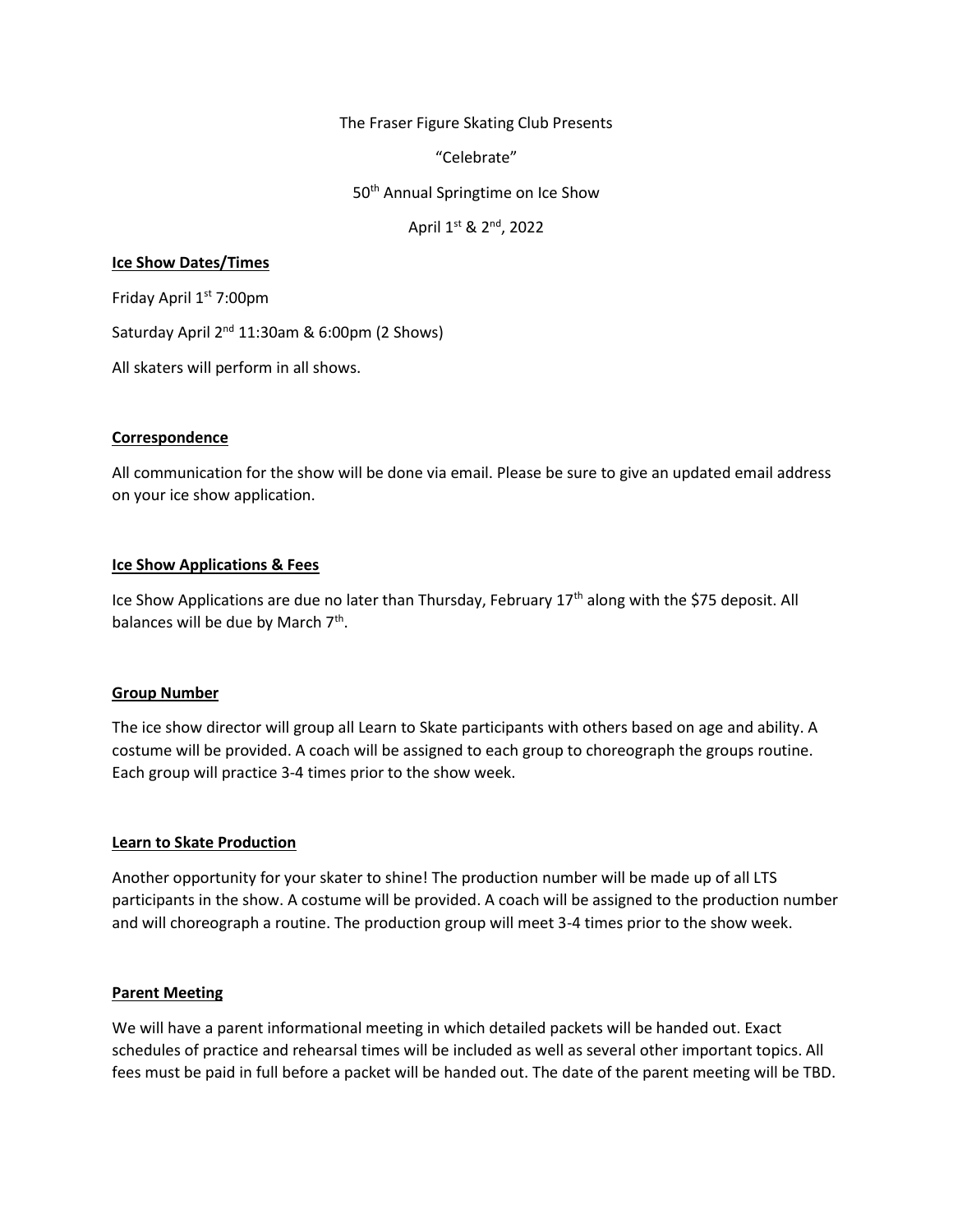# **Payments and Fees**

A \$75 deposit will be paid at the time the application is turned in. All balances owed will be due by March 7<sup>th</sup>.

No refunds will be given unless medically necessary. Cost of costumes in not refundable.

# **Practice & Rehearsals**

All practices generally occur the 2-3 weeks prior to the week of the show. All the groups and production numbers will have four choreography sessions. A detailed schedule will be given at the parent meeting. Attendance at practice is mandatory. Excused absence must be approved by the director.

Two show rehearsals will be held on 3/29 & 3/30.

## **Volunteers**

As always, the show could not go on without all our wonderful volunteers. We require that each parent sign up to volunteer for at least one show. Sign-Up genius will be used for volunteers.

## **Fundraising**

Please help in participating in all show fundraisers. This will help provide the lights and props for the shoe. Fundraisers will be announced at a later date.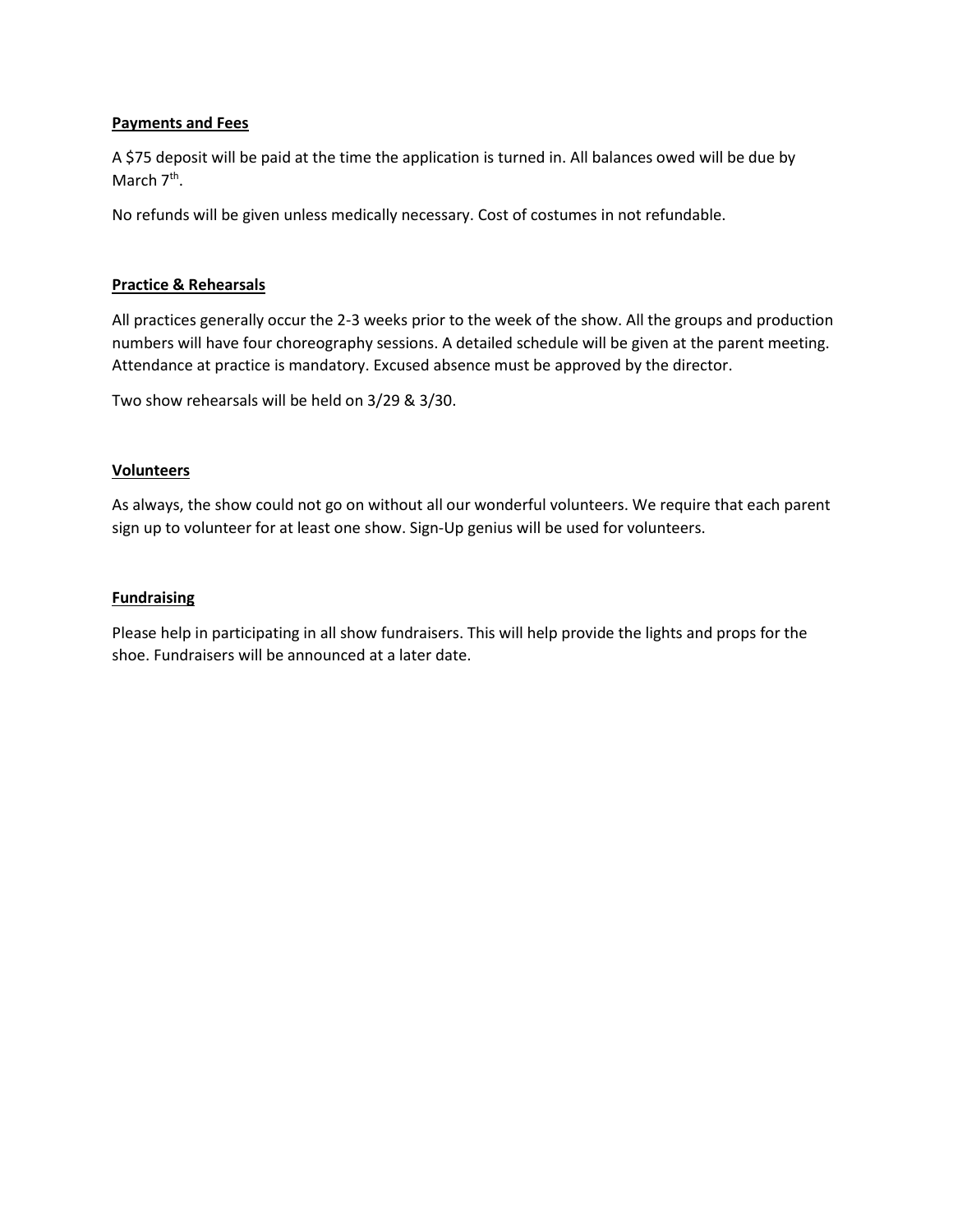Springtime on Ice Learn to Skate Application

Email: ffscspringtimeoniceshow@gmail.com

# **Due- February 17th**

| Learn to Skate Level: __________________________Grade: _________________________ |  |         |        |
|----------------------------------------------------------------------------------|--|---------|--------|
|                                                                                  |  |         |        |
| Choose 1                                                                         |  |         |        |
|                                                                                  |  |         |        |
|                                                                                  |  |         |        |
| Package B \$150 Includes a Group Number                                          |  |         |        |
|                                                                                  |  |         |        |
|                                                                                  |  |         |        |
|                                                                                  |  | Deposit | $-575$ |
|                                                                                  |  |         |        |
|                                                                                  |  |         |        |
| I acknowledge that fees must be paid in full, regardless of participation.       |  |         |        |
|                                                                                  |  |         |        |

| Parent Signature: |
|-------------------|
|-------------------|

Parent Signature: \_\_\_\_\_\_\_\_\_\_\_\_\_\_\_\_\_\_\_\_\_\_\_\_\_\_\_\_\_\_\_\_\_\_\_\_\_\_\_\_\_\_\_\_\_\_\_\_ Date:\_\_\_\_\_\_\_\_\_\_\_\_\_\_\_\_\_